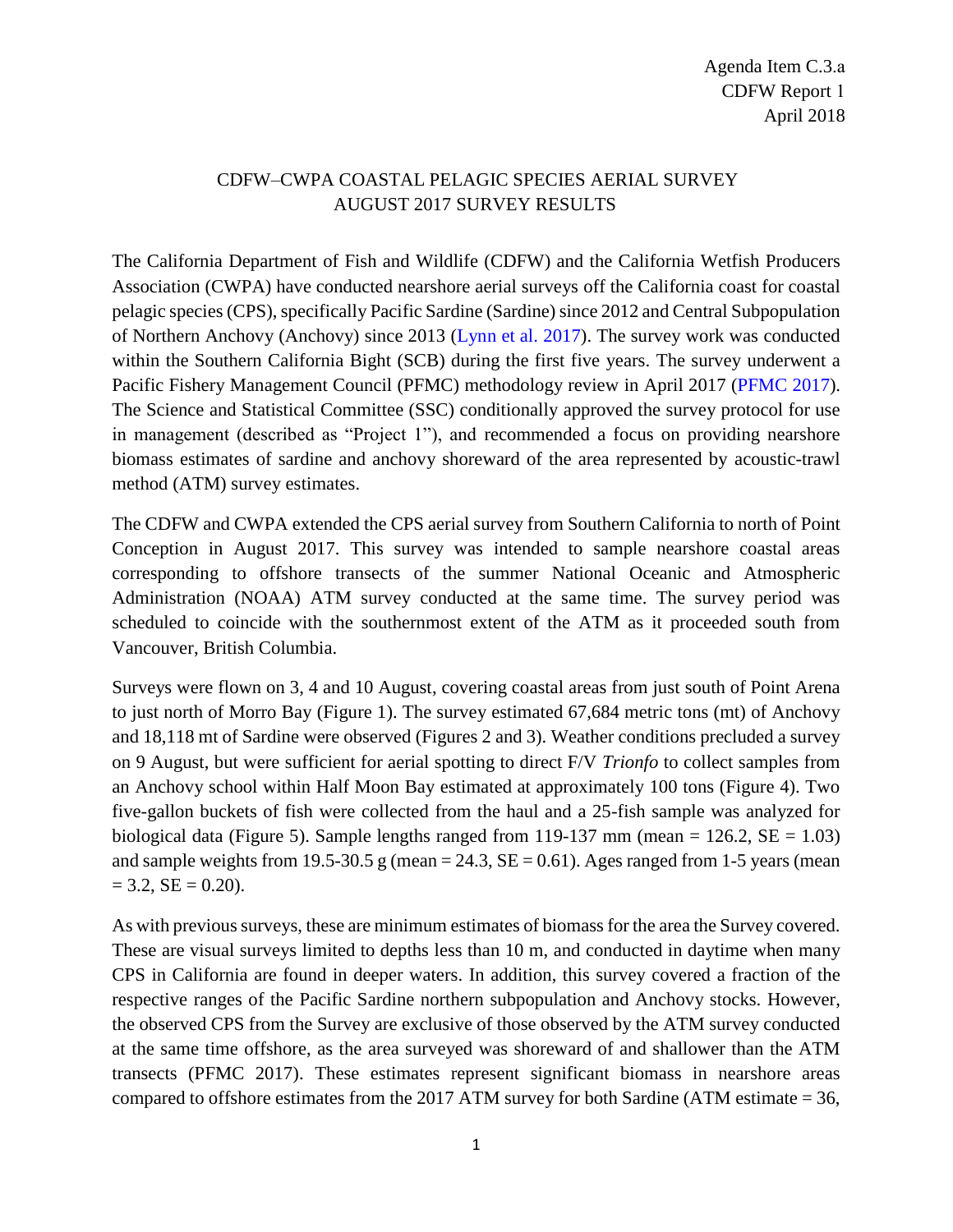644 mt, Hill et al. 2018) and Anchovy (preliminary ATM estimate  $\sim$  180,000 mt, Demer et al [2018\)](ftp://ftp.pcouncil.org/pub/2018 ATM Methodology Review/Supplemental PPTs and other materials/). Potential biomass for these stocks outside of ATM surveys are a continuing concern, and can be addressed by aerial and possibly acoustic surveys covering nearshore waters.

A collaborative nearshore research survey effort for summer 2018 within the SCB involving CDFW, CWPA, and NOAA personnel will validate aerial observer tonnage estimates and species identifications, and will use multiple observers to examine observer variability (PFMC 2018). Additional aerial surveys are planned for spring and summer/fall 2018 within the SCB, and as far as possible in areas north of Point Conception, to collect additional nearshore biomass information for Sardine and Anchovy.



## Northern California Summer 2017 Survey Observations **CDFW-CWPA Aerial Survey and NOAA Acoustic-Trawl Survey**

Figure 1. August 2017 CDFW aerial survey observations within 1.3 nautical miles of shore and offshore NOAA ATM trawl catch of Sardine and Anchovy.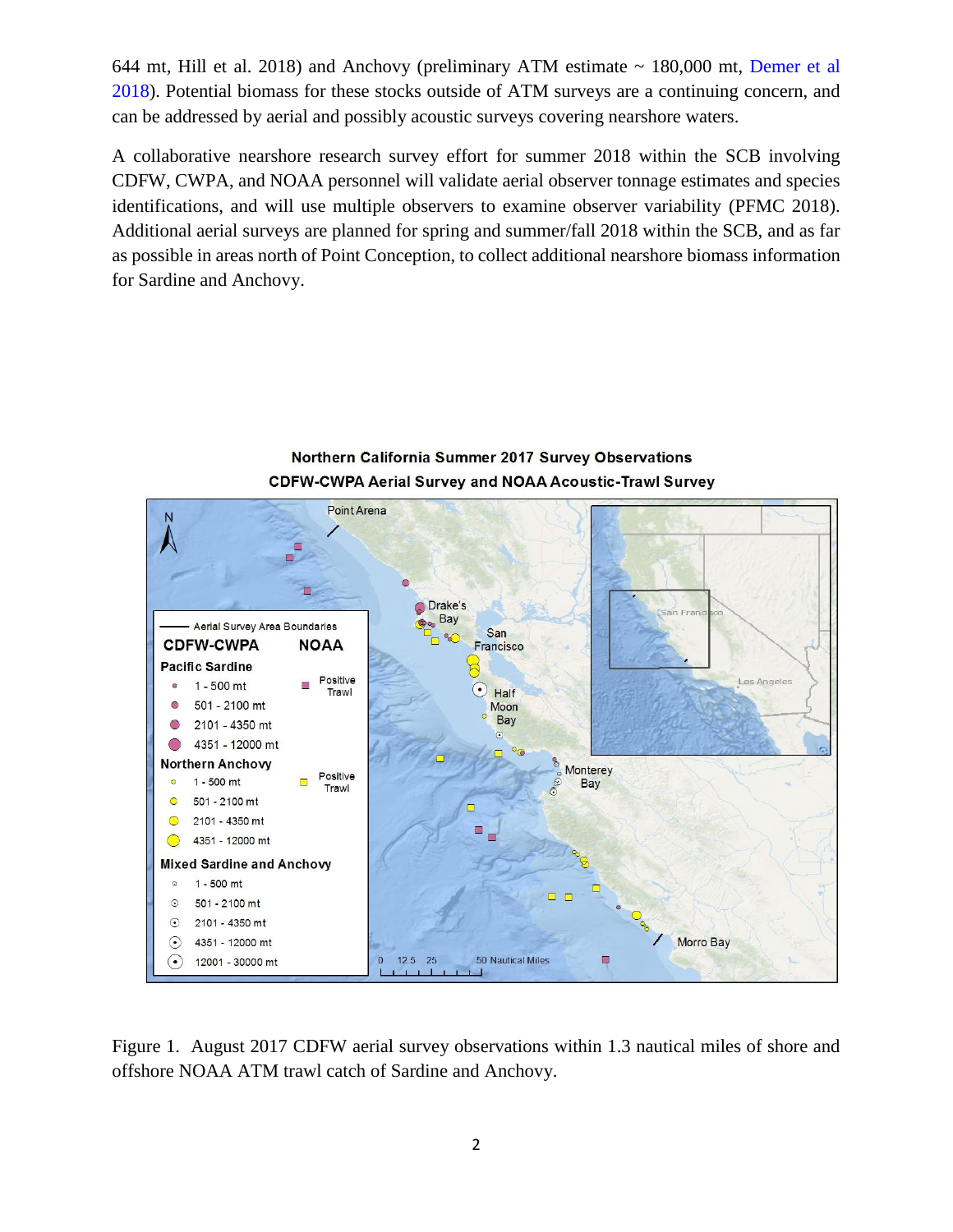

Figure 2. CDFW-CWPA aerial survey observations of Anchovy schools in Half Moon Bay (August 3, 2017). Photos taken at approximately 3,500 feet altitude.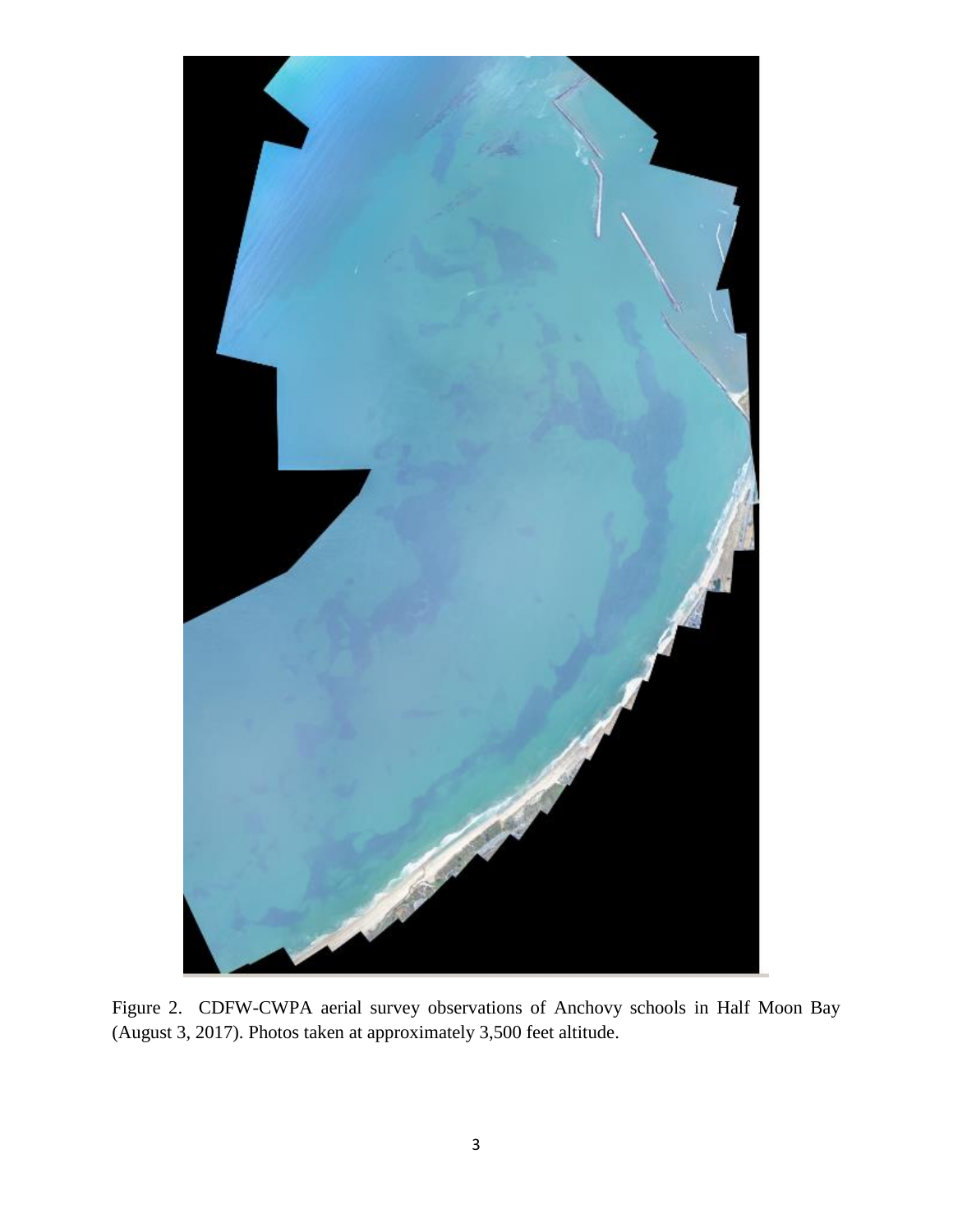

Figure 3. CDFW-CWPA aerial survey observations of Sardine schools (indicated by arrows) off Point Reyes National Seashore (August 4, 2017). Photos taken at approximately 1,500 feet altitude.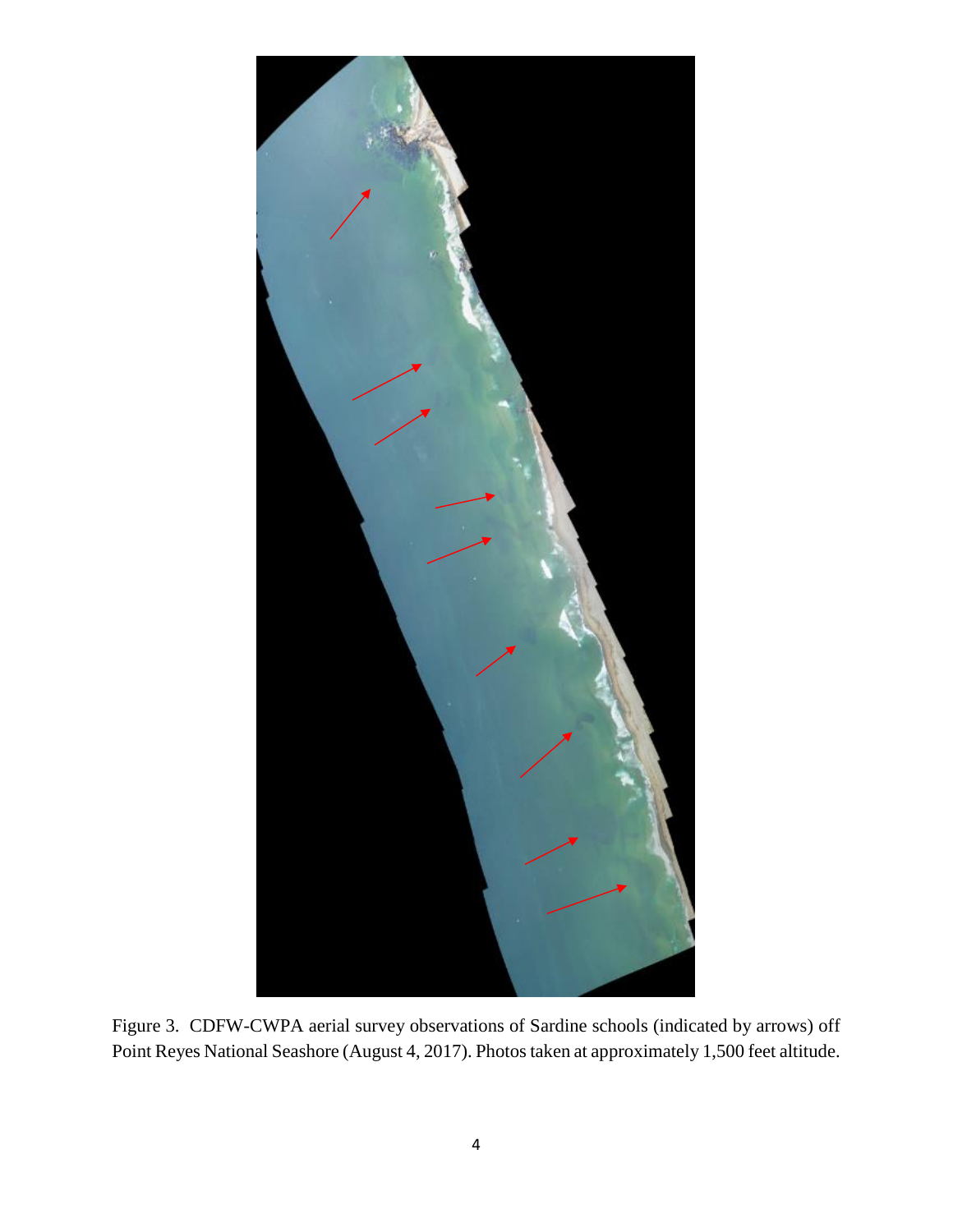

Figure 4. Anchovy and Sardine (primarily Anchovy) in Half Moon Bay, August 9, 2017.